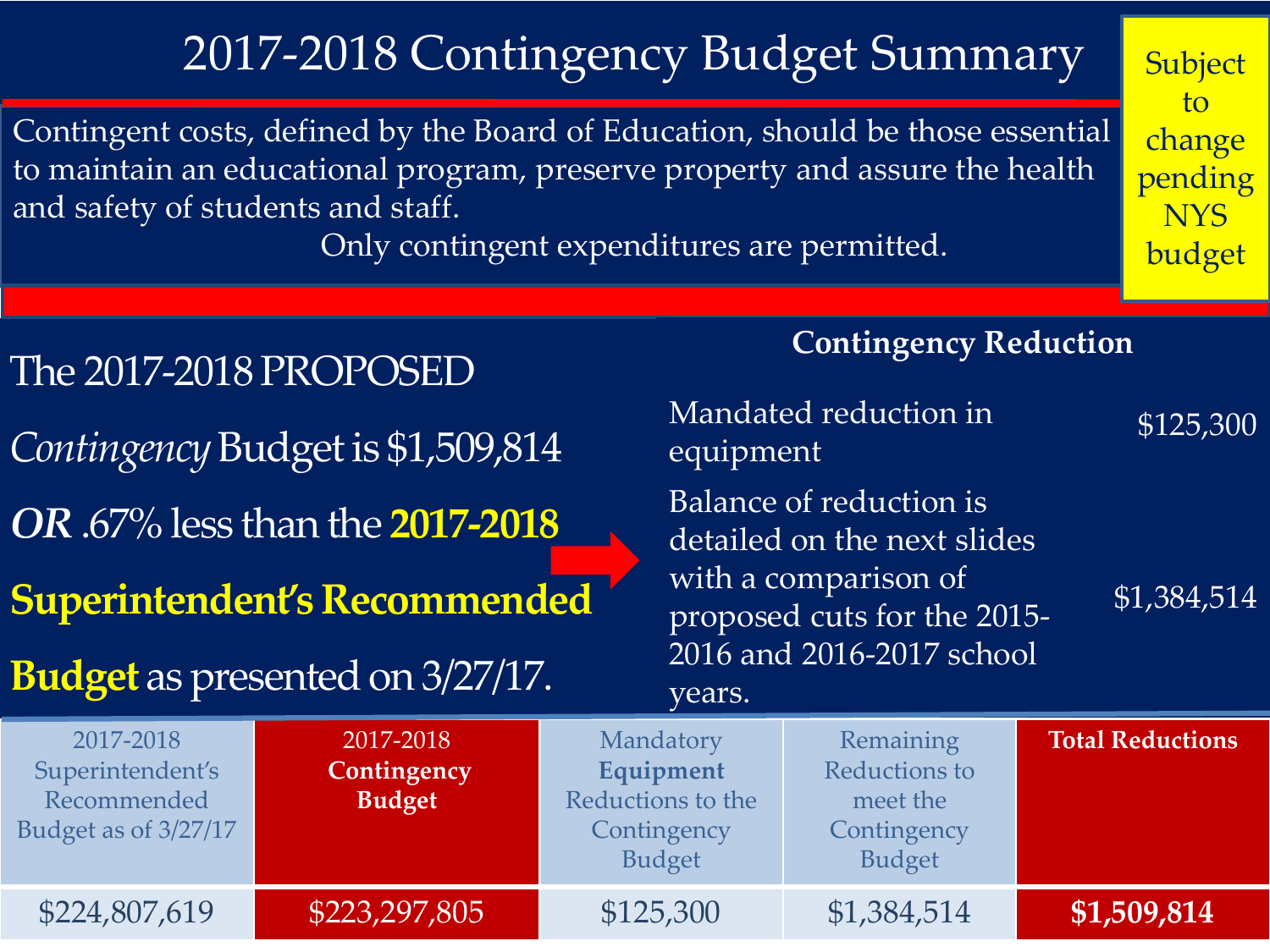## **CONTINGENCY BUDGET REDUCTIONS**

| 2015-2016                                  |           | 2016-2017                                      |                      | 2017-2018                          |           |
|--------------------------------------------|-----------|------------------------------------------------|----------------------|------------------------------------|-----------|
| Equipment                                  | \$153,457 | Equipment                                      | \$322,772            | Equipment                          | \$125,300 |
| <b>School Furniture</b>                    | \$45,000  | <b>School Furniture</b>                        | \$49,673             | School furniture                   | \$54,450  |
|                                            |           | Cafeteria upgrades<br><b>RCK &amp; ∏</b>       | \$150,000            | Teacher furniture                  | \$8,820   |
|                                            |           | <b>Capital Projects</b>                        | \$971,596            |                                    |           |
|                                            |           | <b>Special Projects</b>                        | \$36,000             | <b>Special Projects</b>            | \$36,435  |
| Teaching<br><b>Supplies</b>                | \$55,500  | <b>Teaching Supplies</b>                       | \$21,640             | Building & Office<br>Supports (3%) | \$62,237  |
| <b>Library Books</b>                       | \$11,953  | <b>Library Books</b>                           | \$12,719             |                                    |           |
| Inter-scholastics<br>modified & JV)        | \$373,016 | <b>Marching Band</b>                           | \$66,100             | Subject to change                  |           |
| Intramurals                                | \$26,000  | <b>Elementary Tutorial</b>                     | \$22,500             |                                    |           |
| Co-Curricular                              | \$200,500 | Co-Curricular/HS<br>Intramural                 | \$98,695             |                                    |           |
| Late Bus Runs                              | \$159,522 | <b>Field Trips</b>                             | \$133,524            | <b>Field Trips</b>                 | \$133,524 |
| <b>School Board</b><br>Association<br>Dues | \$11,200  | 20% of Textbook<br>20% of Math<br>Manipulative | \$25,105<br>\$16,695 | <b>Textbooks</b>                   | \$138,028 |
| Technology -<br><b>BOCES</b>               | \$160,000 | <b>Technology -BOCES</b>                       | \$20,256             | <b>BOCES - CTI slots</b>           | \$51,800  |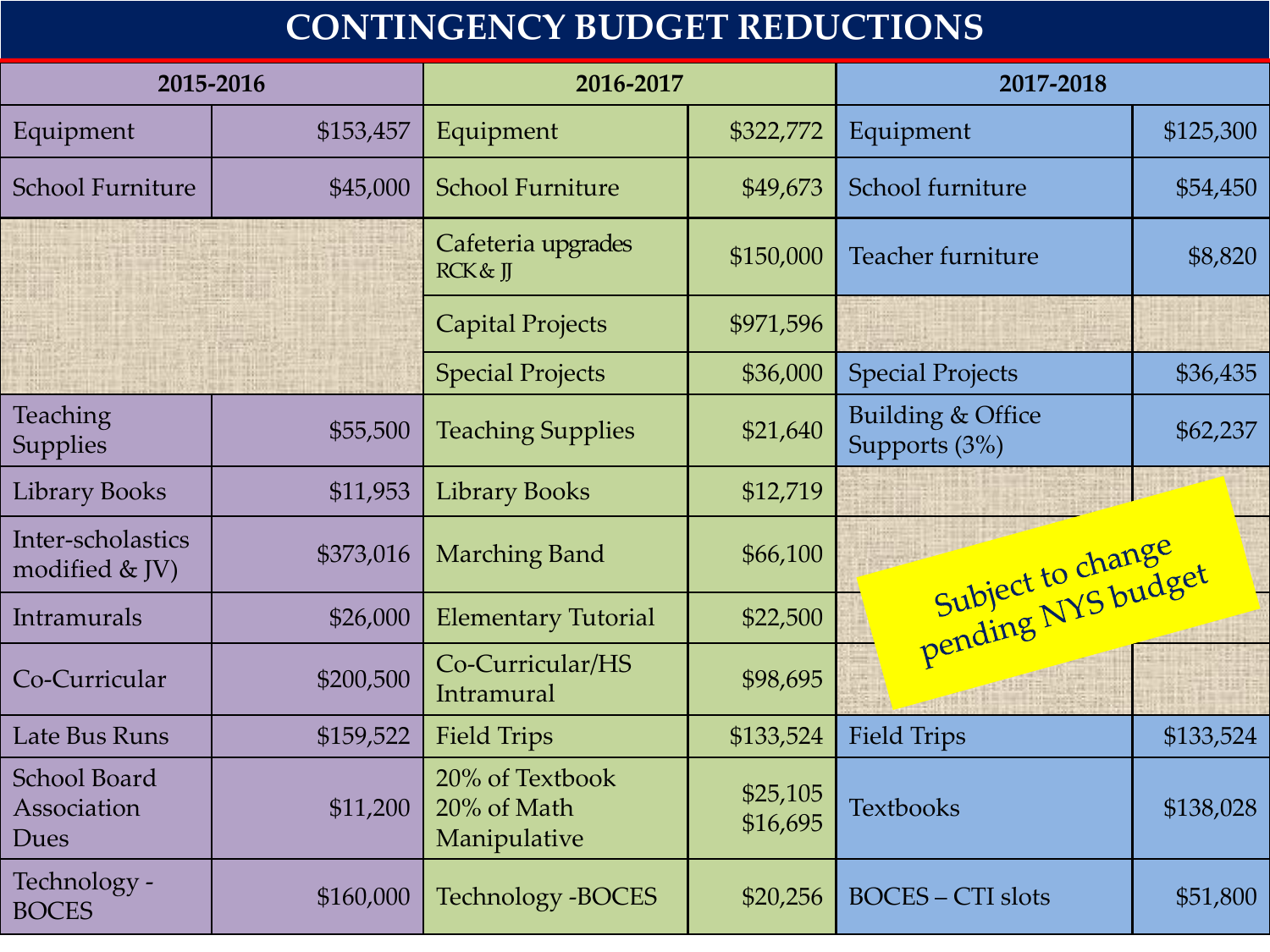## **CONTINGENCY BUDGET REDUCTIONS**

| 2015-2016                                    |           | 2016-2017                                                                                        |           | 2017-2018                                                                             |                   |
|----------------------------------------------|-----------|--------------------------------------------------------------------------------------------------|-----------|---------------------------------------------------------------------------------------|-------------------|
| Technology<br>Teacher (2.0)                  | \$200,580 | <b>Tech Integration</b><br>Teacher & Tech<br>Teacher $(2.0)$                                     | \$197,390 | Special<br>Education<br>Teacher (2)                                                   | \$205,030         |
| Guidance<br>Counselor (0.5)                  | \$60,831  | K-6 teachers<br>(4 positions of a<br>possible 14 within<br><b>WCT</b><br>Contract/Class<br>Size) | \$394,636 | K-6 teachers<br>(up to 6<br>positions within<br><b>WCT</b><br>Contract/Class<br>Size) | \$615,090         |
| Teacher<br>Professional<br>Development (1.6) | \$85,190  | <b>ENL Teacher</b>                                                                               | \$98,695  | Curriculum<br>Writing-                                                                | \$25,000          |
| <b>STEM Professional</b><br>Developer (1.0)  | \$100,290 | <b>Assistant Director</b><br>of Athletics                                                        | \$116,006 | summer                                                                                |                   |
| Clerical                                     | \$50,779  | Admin clerical<br>consolidation                                                                  | \$55,000  | <b>Teaching</b><br>Assistants (4)                                                     | \$119,460         |
| Maintenance<br>Mechanic                      | \$84,846  | Health Aid Typist                                                                                | \$47,874  |                                                                                       |                   |
| Administrator                                | \$137,711 |                                                                                                  |           |                                                                                       |                   |
| Custodian $-4$ <sup>th</sup><br>shift        | \$78,512  | Custodian $-4$ <sup>th</sup><br>shift                                                            | \$78,512  |                                                                                       | Subject to change |
| <b>Nurse</b>                                 | \$61,686  | Maker Spaces-<br>secondary                                                                       | \$150,000 |                                                                                       |                   |